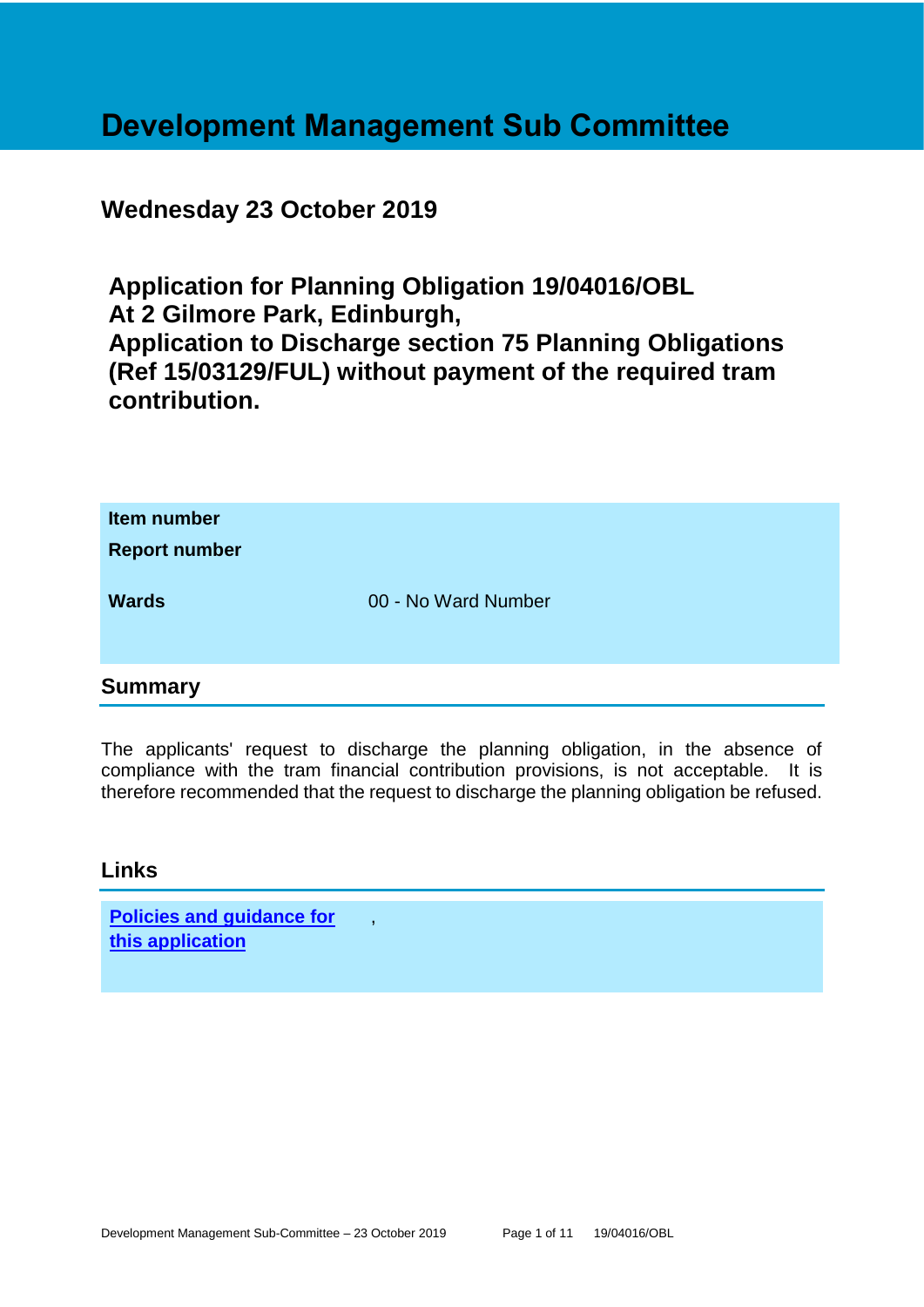# **Report**

**Application for Planning Obligation 19/04016/OBL At 2 Gilmore Park, Edinburgh, Application to Discharge section 75 Planning Obligations (Ref 15/03129/FUL) without payment of the required tram contribution.**

## **Recommendations**

**1.1** It is recommended that this application be rejected for the reasons identified

## **Background**

#### **2.1 Site description**

The application site comprises a former factory building that has now been converted into Edinburgh Printmakers, an arts charity, and the building renamed 'Castle Mills'.

The premises opened on 27 April 2019 with the building comprising two interlinking buildings with frontages onto both Dundee Street to the north and Gilmore Park to the east.

The building comprises 2,194 square metres of floor space, over two floors, providing creative hub studios, shop, cafe and two gallery spaces.

The building was listed category 'C' on 23 January 1998 (Listed Building reference: 44936) and was constructed between 1877 and 1894.

#### **2.2 Site History**

The relevant site history is:

30 June 2016 - Planning permission in principle was granted for a mixed use development over 3.3 hectares of land to the south of Fountainbridge/Dundee Street and to the north of the Union Canal (application reference 14/02814/PPP). That site boundary included the Edinburgh Printmakers building. It was subject to a planning obligation requiring, amongst other matters, financial contributions toward; the Tram (£1,158,368), Transport (£26,500), Education (£356,116), and Open space (£20,000). Those contributions were proportioned between the different commercial uses identified in the respective indicative zones set out in the masterplan. The Cultural/Leisure uses, located within two distinct parts of that site, covered the Edinburgh Printmakers site.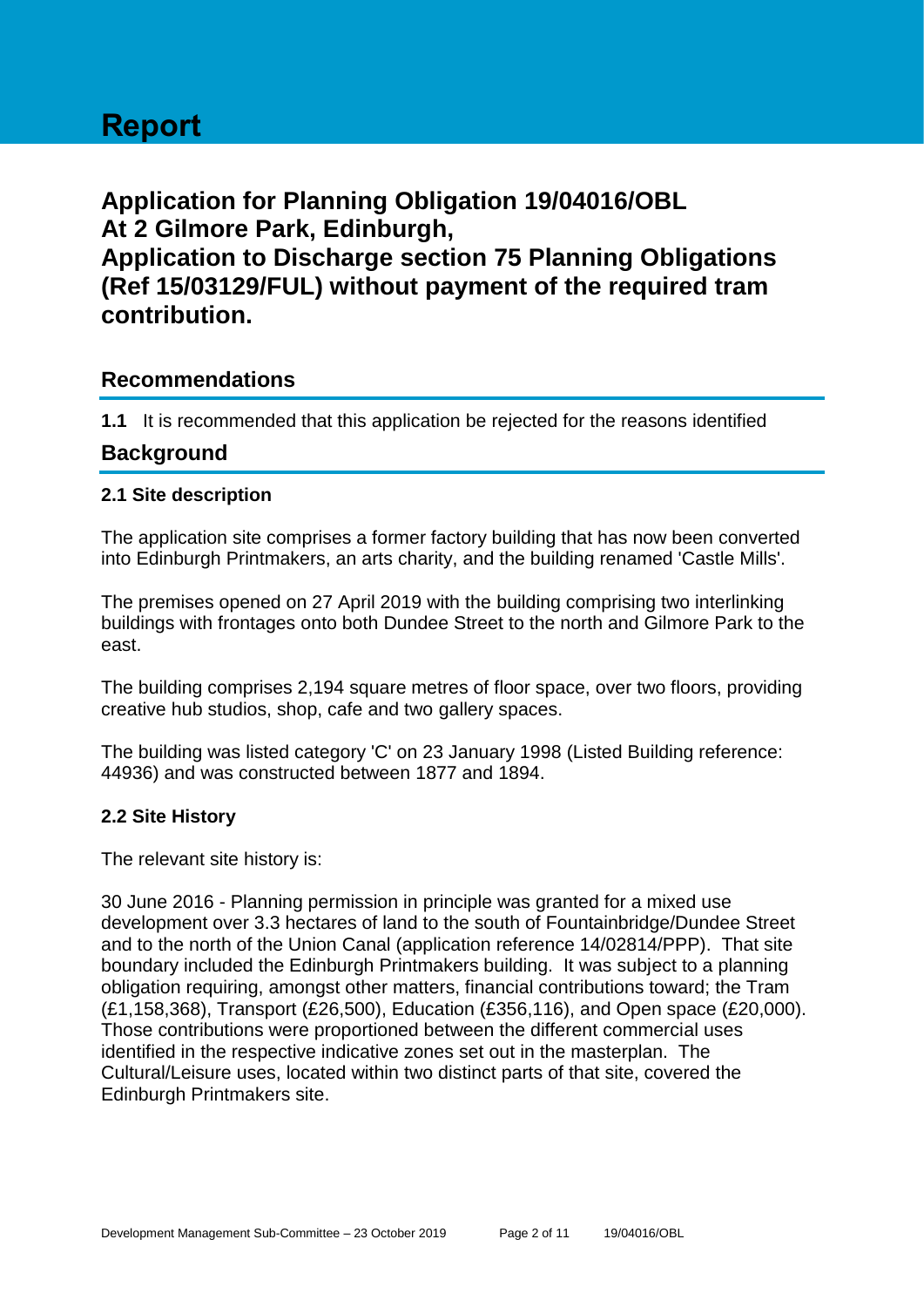26 August 2016 - Planning permission was granted for the conversion of the existing building to form a Creative Hub for Edinburgh Printmakers including gallery, shop, cafe, office accommodation and print studio (application reference 15/03129/FUL). That permission was subject to a legal agreement with the Council that, on conclusion of a lease agreement with City of Edinburgh Council, Edinburgh Printmakers would conclude a planning obligation requiring a financial contribution towards the Council's Tram network.

# **Main report**

#### **3.1 Description of the Proposal**

The request is for the discharge of the planning obligation without compliance with the provisions requiring the payment of a Tram Contribution.

The tram contribution payment is clause 3.1.1.1 which requires the developer to pay £59,064, indexed linked from the date of the agreement, on or no later than a date three months after the completion of construction.

#### **Supporting Statement**

The applicant has provided a supporting statement setting out their reasoned contention as to why the tram contribution should not be paid. These include; their establishment as arts charity, additional and unforeseen conversion costs, the lack of adjoining development following the collapse of EDI and the resultant lack of additional footfall in the vicinity of the site, and that the capital cost to pay the contribution represents resources that they do not possess.

This is available to view on the Planning and Building Standards Online Services.

#### **3.2 Determining Issues**

Section 75A(1)(a) of the Town and Country Planning (Scotland) Act 1997 states - A planning obligation may not be modified or discharged except, by agreement, between the planning authority and a person against whom that obligation is enforceable.

In determining such an application for the modification or discharge of a planning obligation, the specific provision should be considered against the five policy tests set out in Planning Circular 3/2012. These tests relate to: necessity, planning purpose, relationship to the proposed development, relationship to scale and kind and reasonableness.

#### **3.3 Assessment**

.

To address these determining issues, the Committee needs to consider whether:

- (a) the discharge of the obligation, as proposed, is considered to be acceptable and
- (b) financial implications are acceptable.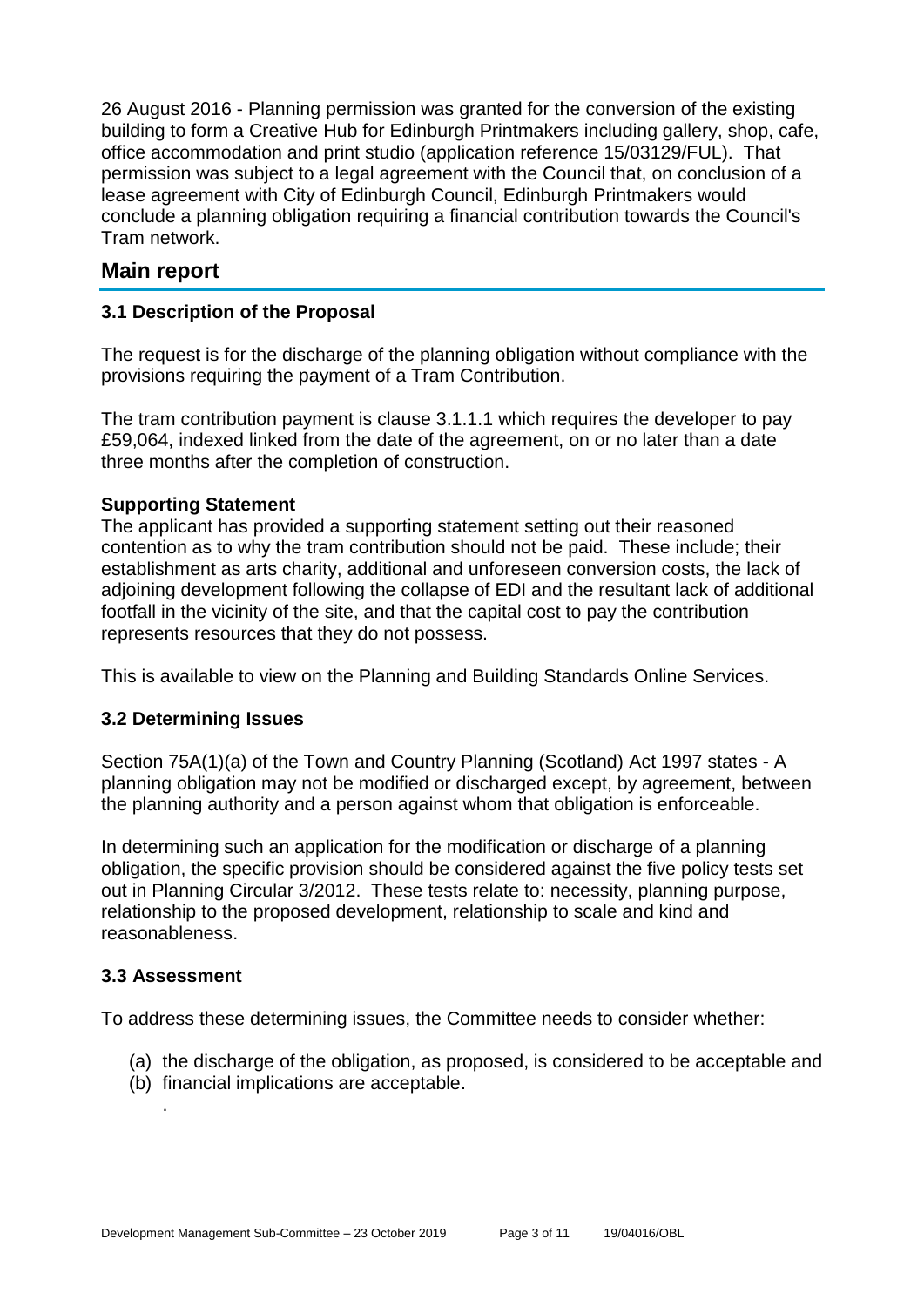#### a) The Discharge of the Obligation

This application and the relevant provisions of the obligation have to be considered against the tests set out in Circular 3/2012 (Planning Obligations and Good Neighbour Agreements). If just one of those tests is not met then the planning obligation should not be applied by the Council and the discharge request should be granted.

#### Necessity test

In terms of the 'necessity' test, the planning obligation should be necessary to permit the proposed development.

As identified in the planning history section above, these premises also form a part of a wider redevelopment proposal of the Fountainbridge South site.

That grant of planning permission in principle was the subject of a separate legal obligation requiring contributions for the different proposed uses zoned within the masterplan for the site, including 'Cultural/Leisure' uses, one area of which represents the Edinburgh Printmakers application site.

Prior to the conclusion of that planning permission in principle, a separate and detailed application was submitted for the development of the existing building on the Edinburgh Printmakers site (reference 15/03129/FUL). Accordingly, it was determined that a new and separate legal obligation was required to capture the proportionate contribution for that development, calculated based on the terms of the wider legal obligation provisions for the Fountainbridge South site.

The Council's policy for Tram Contributions is set out within the Supplementary Guidance, 'Developer Contributions and Infrastructure Delivery' finalised version, August 2018.

That policy calculates potential contributions based on three factors; the type of development, the distance from the tram route, and the size of the development.

In this instance, that calculation was based on the proposed uses identified by the applicant within the application proposal. This was deemed to fall within the category of 'Other Leisure Uses' in terms of the policy; Tram Zone 3 as the shortest walking distance between any part of the site and the nearest part of a tram stop between 500 and 750 metres (the site is 725 metres from the Haymarket stop) and the floor space to be provided by the development, 3,852sqm (gross floor space).

Accordingly, a contribution of £59,064 was calculated, a value that represented a proportionate part of the total 'Cultural/Leisure' requirement which had been calculated for the planning permission in principle application for the Fountainbridge South site.

The contribution would be payable either by the developer of the Edinburgh Printworks detailed application or, if developed as part of the wider site, by the developer as a result of the future AMC application (approval of matters specified in condition application).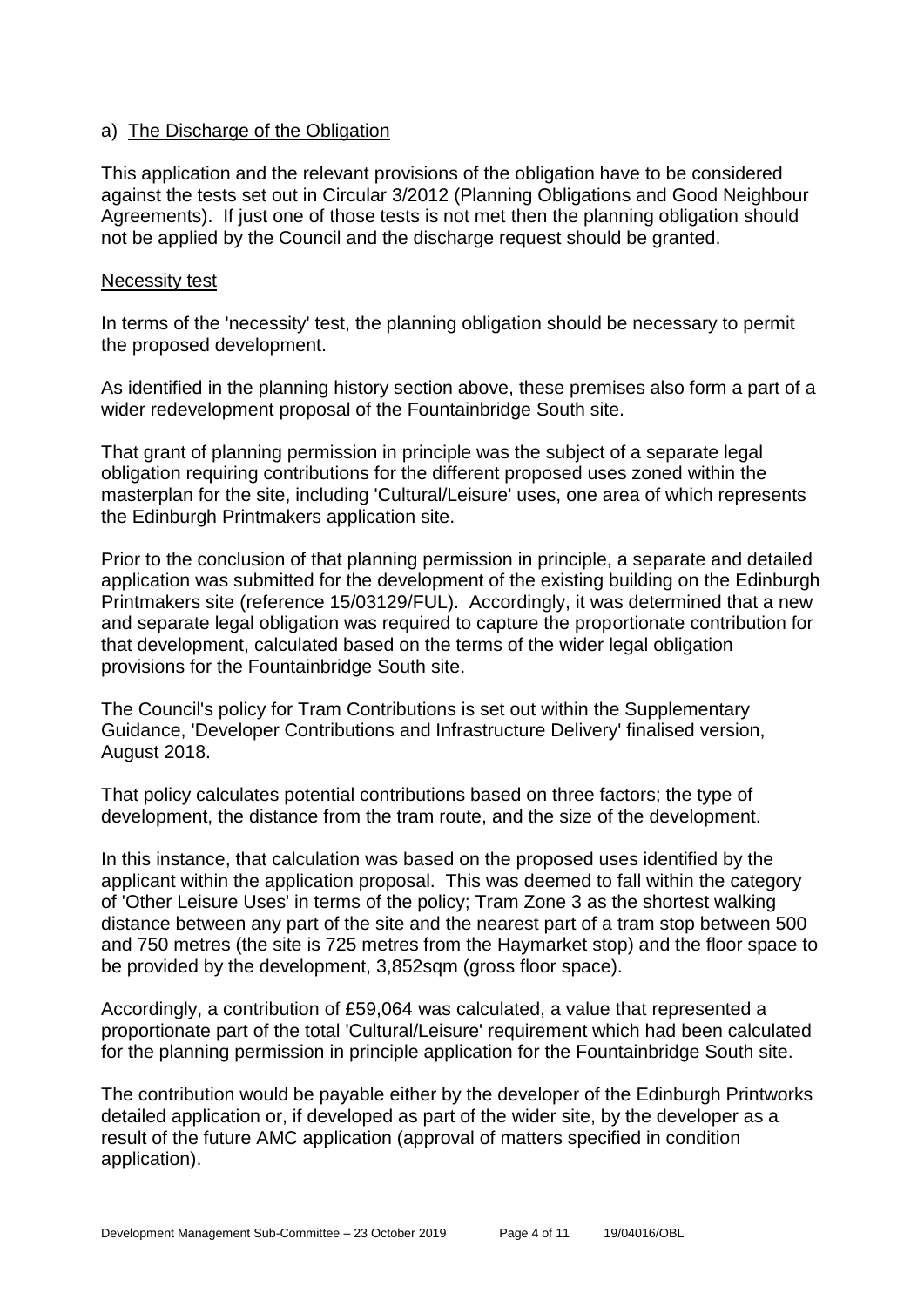Given that detailed position, policy Del 1 of the Edinburgh Local Development Plan 2016 requires that a legal obligation be concluded so as to capture that contribution; being the means necessary to mitigate the transport impact of the development on the local road network of this part of the city centre.

That agreement was suitably concluded and was clearly understood by the developer as part of their proposals for the detailed development of the site.

Therefore, the tram contribution obligation set out in this obligation is necessary to permit the development and mitigate any negative transport impacts.

#### Planning purpose test

In terms of the 'planning purpose' test, the obligation should be sufficiently related to the use and development of the site, rooted in the provisions of the development plan. As a result the developer should have been fully aware of the requirement prior to the submission of their application.

As noted above, the requirements for developers to contribute towards the Council's tram infrastructure policy is clearly set out in the Edinburgh Local Development Plan 2016 together with the associated Supplementary Guidance and Action Programme.

That policy represents a continuation of previous development plan policy, with the original tram contribution policy having been established in 2004 by the Council.

The quantum of the contribution is directly proportionate to the size and proximity of the Edinburgh Printmakers development to the Tram infrastructure and is clearly related to the use and development of the land in question.

Accordingly, the planning obligation complies with the 'planning purpose' test.

#### Relationship to the proposed development test

In terms of the 'relationship to the development' test, the development should either: create a direct need for particular facilities, place additional requirements on infrastructure (cumulative impact) or have a damaging impact on the environment or local amenity that cannot be resolved satisfactorily through the use of a planning condition or another form of legal agreement.

The consented development places additional requirements on infrastructure (cumulative impact) in respect of the local road network. The tram infrastructure was proposed by the Council as the means of ameliorating transport issues within the city by reducing reliance on the private car and assisting in the promotion of development along its route, especially within city centre areas.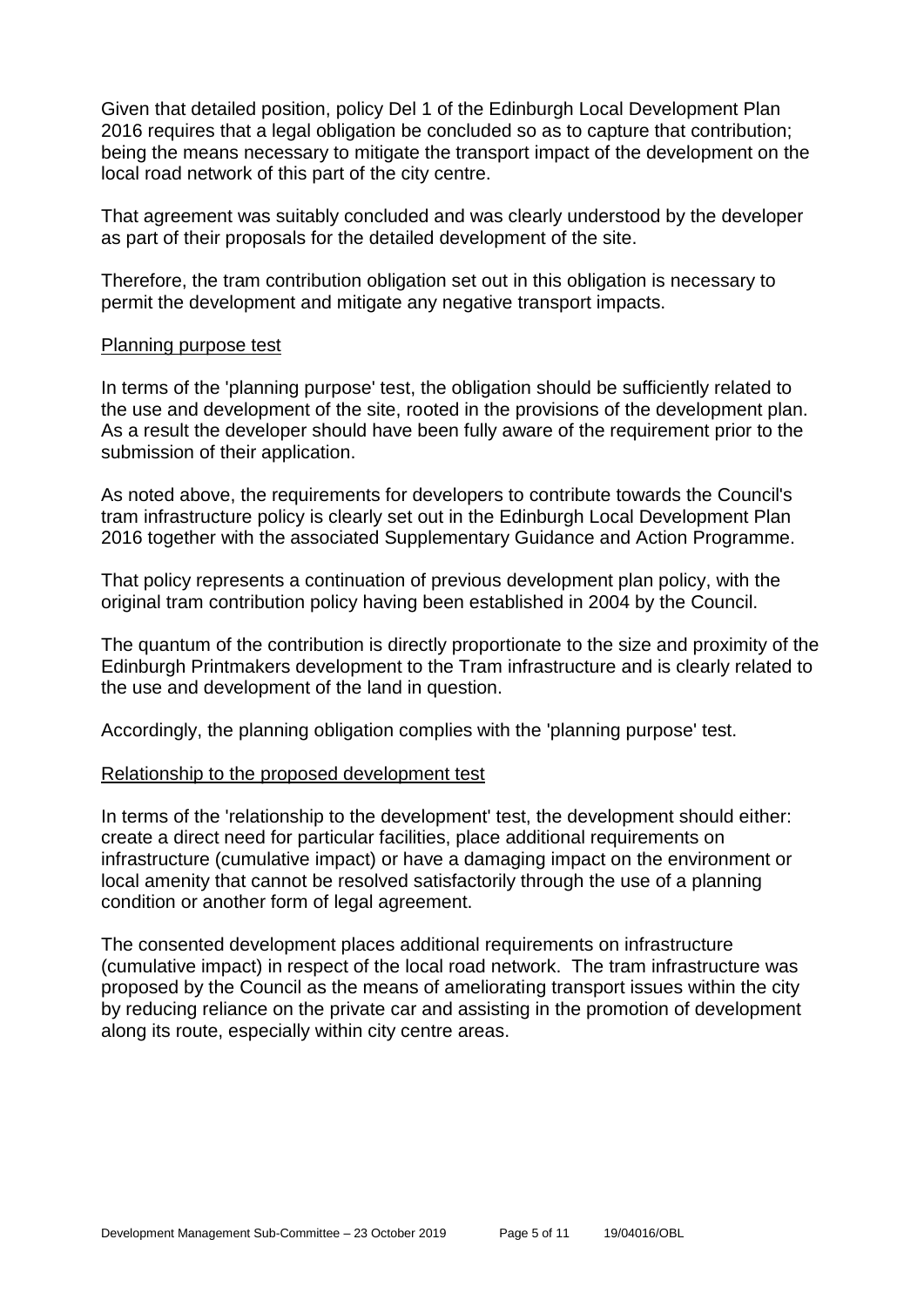Without the provision of the tram network, as an additional transport infrastructure improvement, the additional traffic impact of the proposed development on the existing public road network and public transport capacity would have had a detrimental impact such that the proposed development would have been refused planning permission.

Accordingly, this planning obligation complies with the 'relationship to the development' test.

#### Scale and kind test

In terms of the 'scale and kind' test, the Circular provides that the planning obligation must be related in scale and kind to the proposed development. In assessing the contribution account can be taken of the cumulative impact of a number of proposed developments, and obligations used to share those costs proportionately. An effect of such infrastructure investment may be to confer some wider community benefit but contributions should always be proportionate to the scale of the proposed development.

Given the cumulative impact assessment, included within the Council's Tram policy, the planning obligation is proportionate in both scale and kind to the very specific nature of the proposed development. The developer had full knowledge of the policy requirement of this planning obligation and, therefore, there is no argument that the payment of the contribution impacted unduly on the viability of the development of the site or that they were unaware of their requirement to pay regardless of their contention here that the financial nature of the operator somehow inhibits their ability to pay.

This test also expressly contemplates the use of planning obligations in those circumstances after the infrastructure has been built as set out by the Council, in both the development plan and the supplementary guidance, with regard to tram contributions.

At paragraph 23 the Circular states that; *"...Planning authorities should give consideration to the possibility of infrastructure being funded, and development thus enabled, through other mechanisms, with costs being recovered through staged payments as development progresses."*

Accordingly, this planning obligation complies with the 'scale and kind' test.

#### Reasonableness test

Finally, in terms of the 'reasonableness' test, the Circular provides a number of questions of which a negative answer to anyone would generally render a planning obligation inappropriate.

(i) is an obligation, as opposed to conditions, necessary to enable a development to go ahead?

(ii) in the case of financial payments, will these contribute to the cost of providing necessary facilities required as a consequence of or in connection with the development in the near future?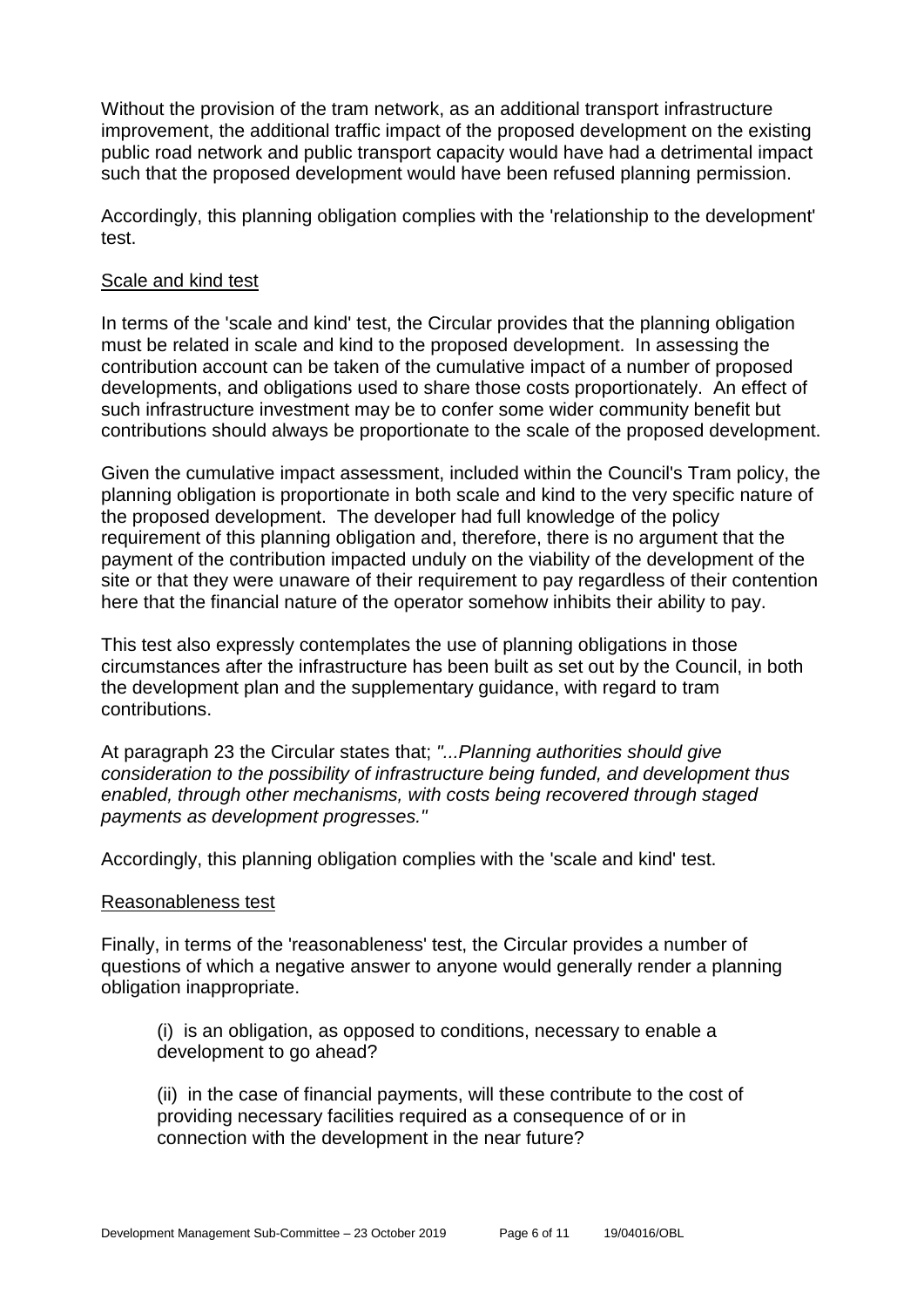(iii) is the requirement in the obligation so directly related to the regulation of the proposed development that it should not be permitted without it?

(iv) will the obligation mitigate the loss of, or the impact upon, any amenity or resource present on the site prior to the development?

In response to these questions:

(i) yes - in order to overcome the detrimental transport impact of the development on the local road network the contribution towards the tram is necessary to permit the development and cannot be overcome by means of a condition or other legal agreement;

(ii) yes - this means of front-loaded infrastructure provision is necessary to permit the Council's proper planning of the city, including this development site;

(iii) yes - as above, the front-loading of the tram infrastructure, by the Council, has enabled the specific development of both this site and of the wider Fountainbridge South site, without which the development would not have been acceptable in planning terms; and

(iv) yes - the obligation mitigates the impact of the development on the existing public transport infrastructure.

Accordingly, the planning obligation complies with the 'reasonableness' test.

#### Other considerations

The applicant seeks to justify their application based on a number of other factors. These include: their establishment as arts charity; additional and unforeseen conversion costs; the lack of adjoining development following the collapse of EDI and the resultant lack of additional footfall in the vicinity of the site; and that the capital cost to pay the contribution represents resources that they do not possess.

Whilst these matters are not disputed, they are not material land use planning factors. As such they do not justify the removal of the legitimate planning obligation agreed for the development of the site and cannot be given any weight in the statutory assessment of this application.

#### b) Finance

If the obligation is discharged without the payment of the tram contribution of £59,064 (index linked) *[£67,190.26 (indexed as at 1 October 2019)]*, not only would the Council be unable to recover this particular element of tram repayment but the argument presented by the developer would undermine the present policy implementation across other developments and consistency relating to applicants contributions. This would potentially undermine the Council's future ability to recover tram contributions in accordance with its longstanding and clearly established policy.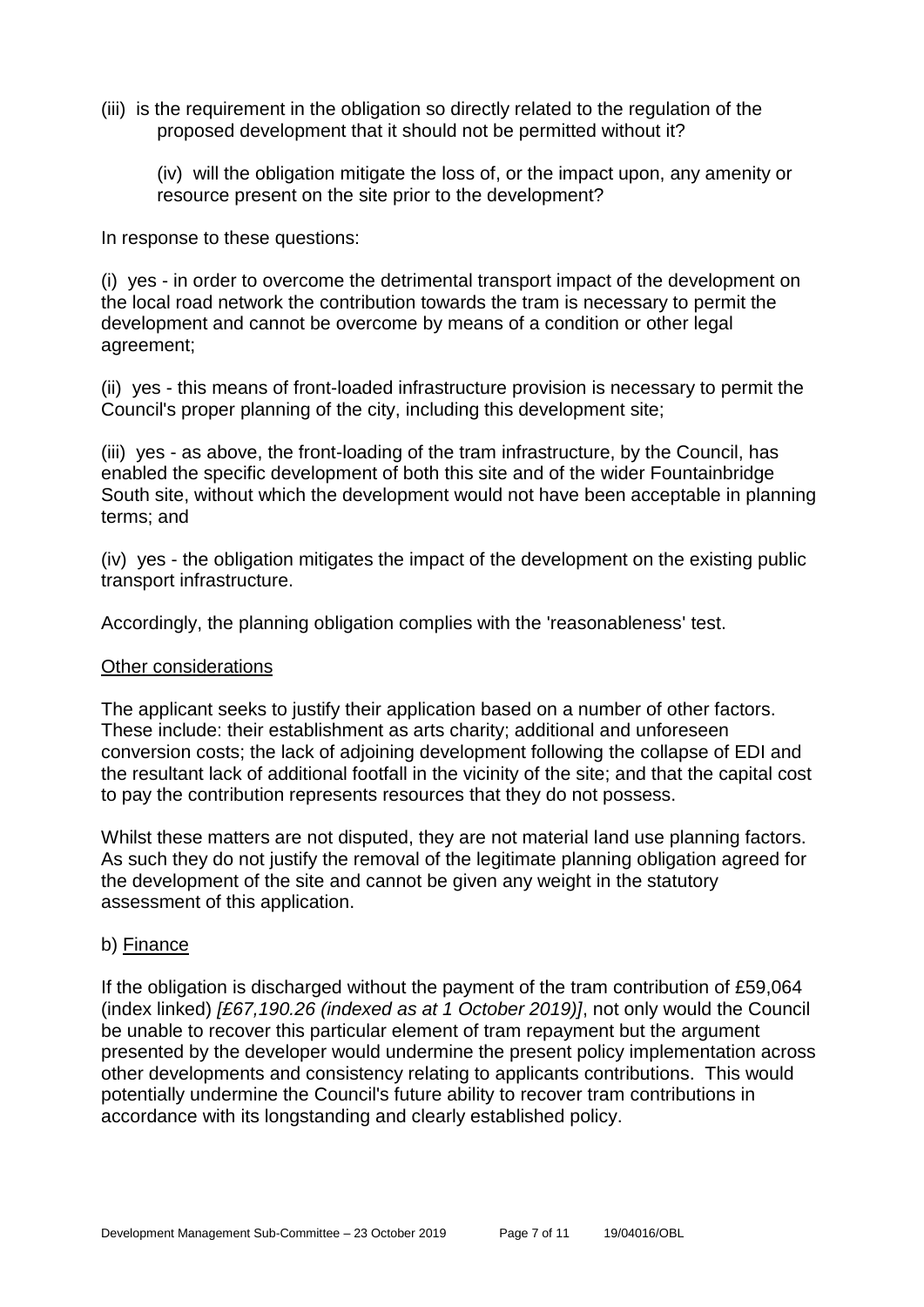#### **Conclusion**

In terms of the Development Plan policies and the Supplementary Guidance, the Council has clearly identified the proper planned, cumulative impact case for the tram network infrastructure to be provided and for the payment of contributions related to this and other proposed development as appropriate in terms of its necessity, planning purpose, relationship to the development, scale and kind, and reasonableness.

Accordingly, there are no grounds for this application to be discharged without the developer having complied with those provisions.

Therefore, the planning obligation to which this application refers should not be discharged at this time.

It is recommended that this application be rejected for the reasons identified

#### **3.4 Conditions/reasons/informatives Conditions**:-

#### **Reasons**:-

1. The proposal is contrary to the Local Development Plan Policy Del 1 in respect of Developer Contributions, as interpreted using the Supplementary Guidance on 'Developer Contributions and Infrastructure Delivery', as the erection of the Edinburgh Printmakers development on land within 750 metres of the closest tram halt (zone 3 of the Council's policy) is required to make a proportionate contribution towards the provision of that tram network. Without that contribution the proposed development would have a detrimental impact on the surrounding road network to the detriment of road safety.

# **Financial impact**

#### **4.1 The financial impact has been assessed as follows:**

If the obligation is discharged not only would the Council be unable to recover this particular element of tram repayment but would undermine the present policy implementation across other developments. This would potentially undermine the Council's future ability to recover tram contributions in accordance with its longstanding and clearly established policy.

#### **Risk, Policy, compliance and governance impact**

**5.1** Provided planning applications are determined in accordance with statutory legislation, the level of risk is low.

#### **Equalities impact**

#### **6.1 The equalities impact has been assessed as follows:**

The application has been assessed and has no impact in terms of equalities or human rights.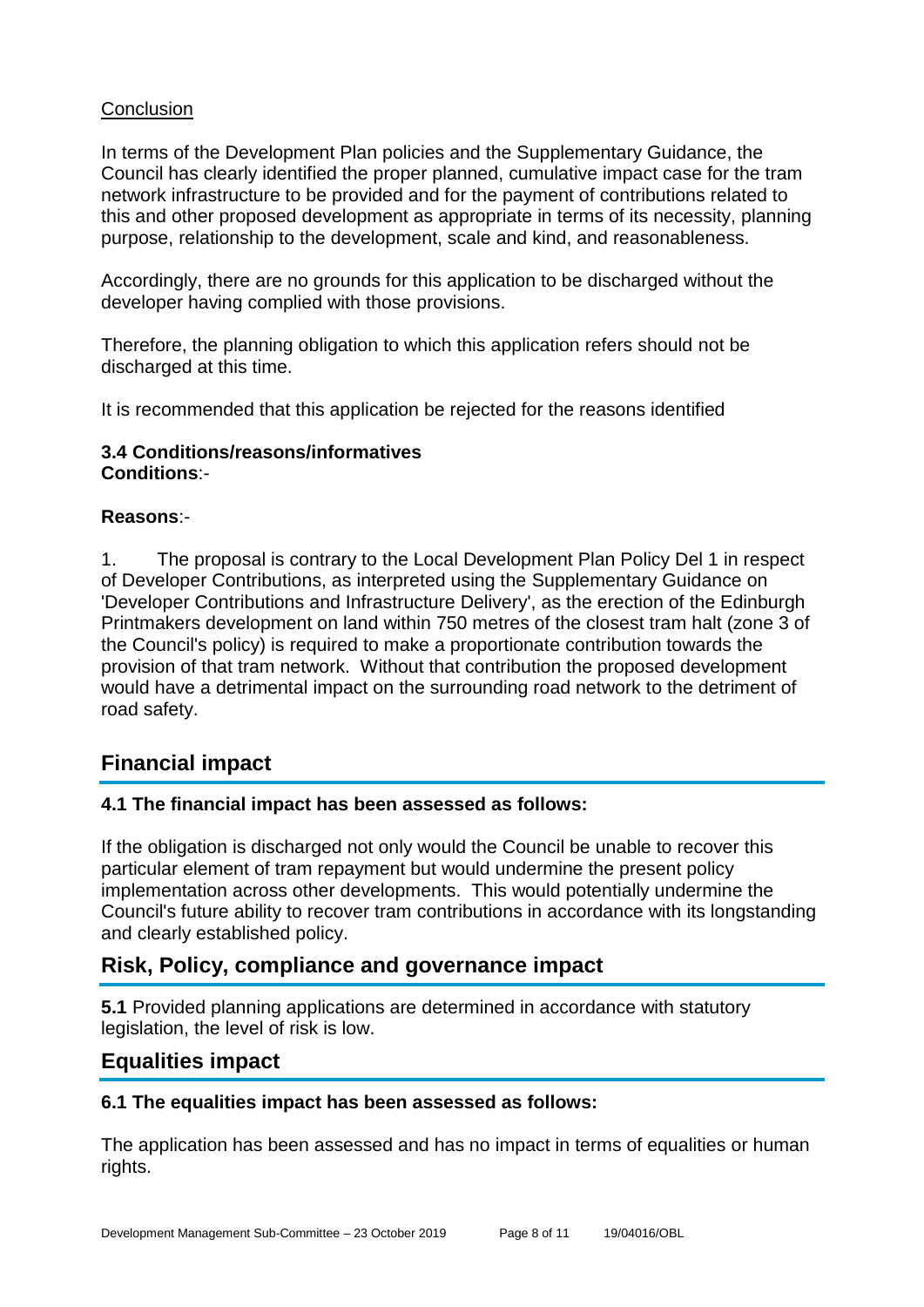# **Sustainability impact**

#### **7.1 The sustainability impact has been assessed as follows:**

This application is not subject to the sustainability requirements of the Edinburgh Design Guidance.

# **Consultation and engagement**

#### **8.1 Pre-Application Process**

There is no pre-application process history.

#### **8.2 Publicity summary of representations and Community Council comments**

There are no other parties to this planning obligation that are required to be notified in accordance with the provisions of Regulation 5 of the Town and Country Planning (Modification and Discharge of Planning Obligations) (Scotland) Regulations 2010.

## **Background reading/external references**

- − To view details of the application go to
- − [Planning and Building Standards online services](https://citydev-portal.edinburgh.gov.uk/idoxpa-web/search.do?action=simple&searchType=Application)
- − [Planning guidelines](http://www.edinburgh.gov.uk/planningguidelines)
- − [Conservation Area Character Appraisals](http://www.edinburgh.gov.uk/characterappraisals)
- − [Edinburgh Local Development Plan](http://www.edinburgh.gov.uk/localdevelopmentplan)
- − [Scottish Planning Policy](http://www.scotland.gov.uk/Topics/Built-Environment/planning/Policy)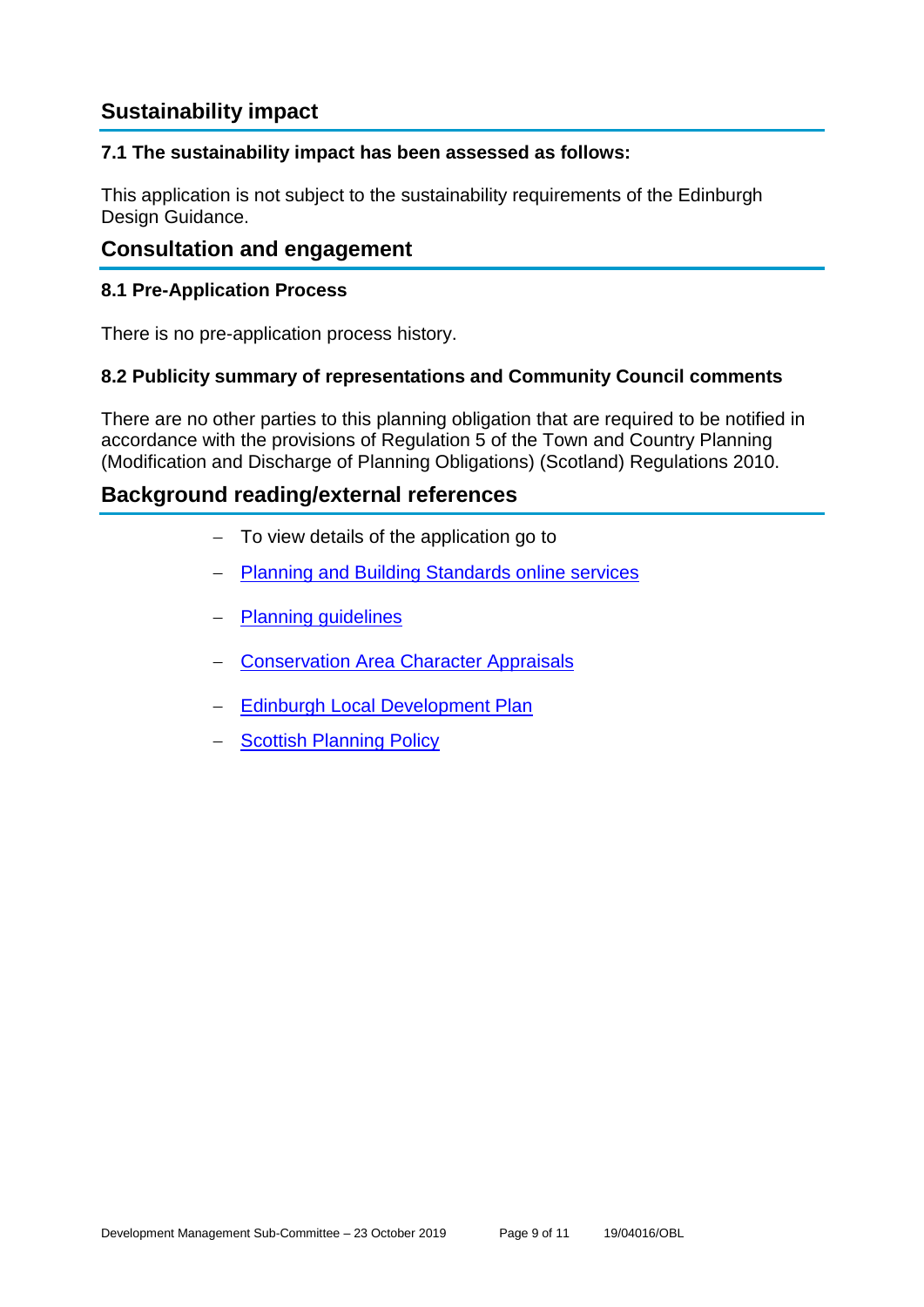| <b>Statutory Development</b><br><b>Plan Provision</b> | <b>Edinburgh Local Development Plan - Within the</b><br>Central Area. City Centre proposals CC 3<br>Fountainbridge. |
|-------------------------------------------------------|---------------------------------------------------------------------------------------------------------------------|
| Date registered                                       | 26 August 2019                                                                                                      |
| <b>Drawing numbers/Scheme</b>                         | 01,                                                                                                                 |
|                                                       | Scheme 1                                                                                                            |

**David R. Leslie** Chief Planning Officer PLACE The City of Edinburgh Council

Contact: John Maciver, Senior Planning Officer E-mail:john.maciver@edinburgh.gov.uk Tel:0131 529 3918

# **Links - Policies**